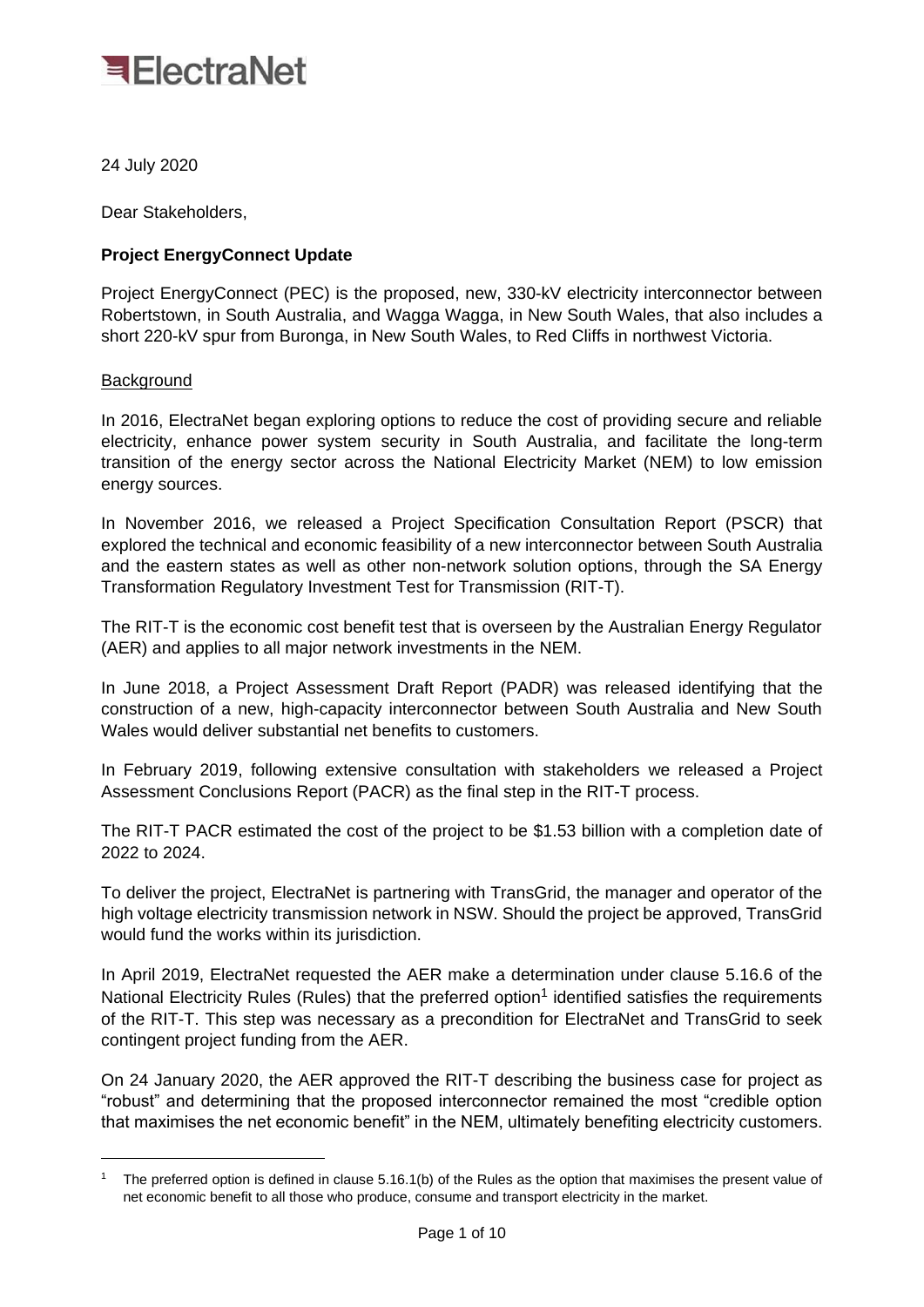

While the AER concluded that it is "satisfied the RIT-T has been successfully completed", it noted that "any significant changes to the costs of the preferred option could have a material impact on the outcome of the RIT-T".

The AER's RIT-T determination is available on the [AER website](https://www.aer.gov.au/networks-pipelines/determinations-access-arrangements/contingent-projects/electranet-sa-energy-transformation-regulatory-investment-test-for-transmission-rit-t) at [www.aer.gov.au.](http://www.aer.gov.au/)

### Updated Cost Benefit Analysis

The Rules require ElectraNet to consider whether, in its reasonable opinion, there has been a "material change in circumstances" that might lead to a change in the preferred option and thereby potentially require reapplication of the RIT-T.

Since the RIT-T was concluded with publication of the PACR in February 2019 there have been significant changes in both project costs and benefits from what was assessed in the RIT-T.

ElectraNet has been investigating whether there has been a "material change of circumstances", taking into account this new information on both costs and benefits.

This has involved working closely with the Australian Energy Market Operator (AEMO) to update key variables and inputs that impact on the market benefits of the project to align with its 2020 Integrated System Plan (ISP). We are aligning our analysis to be consistent with the 2020 ISP to the extent practicable. Appendix A provides a summary of key changes made.

Firm project cost estimates for the works in South Australia and New South Wales are required to conclude the updated cost benefit analysis.

Both ElectraNet and TransGrid are committed to delivering Project EnergyConnect at the lowest possible cost to customers. However, there is a general increase in transmission costs being experienced across the NEM, with AEMO reporting in a stakeholder update on 30 April 2020 that it was incorporating an approximate 30% increase in transmission capital costs in its Final 2020 ISP for all ISP transmission projects.

Both ElectraNet and TransGrid have been working through competitive procurement processes with construction contractors to firm up capital cost estimates that will form the basis of applications to seek contingent project funding from the AER. These cost estimates are expected to be available by September 2020.

In the meantime, we will progress our updated cost benefit analysis based on a range of expected cost outcomes.

### Thermal Generator Variable Heat Rates

In its RIT-T determination the AER disagreed with applying Minimum Capacity Factors (MCFs) to SA Gas Powered Generation (GPG) in the modelling of market benefits.

We have, therefore, removed the use of MCFs from the updated cost benefit analysis, and instead have worked closely with AEMO to consider a more accurate representation of SA GPG operation with MCFs removed.

This includes replacing fixed (or static) heat rates for thermal generators with variable heat rates that more accurately represent plant behaviour at different levels of generator output.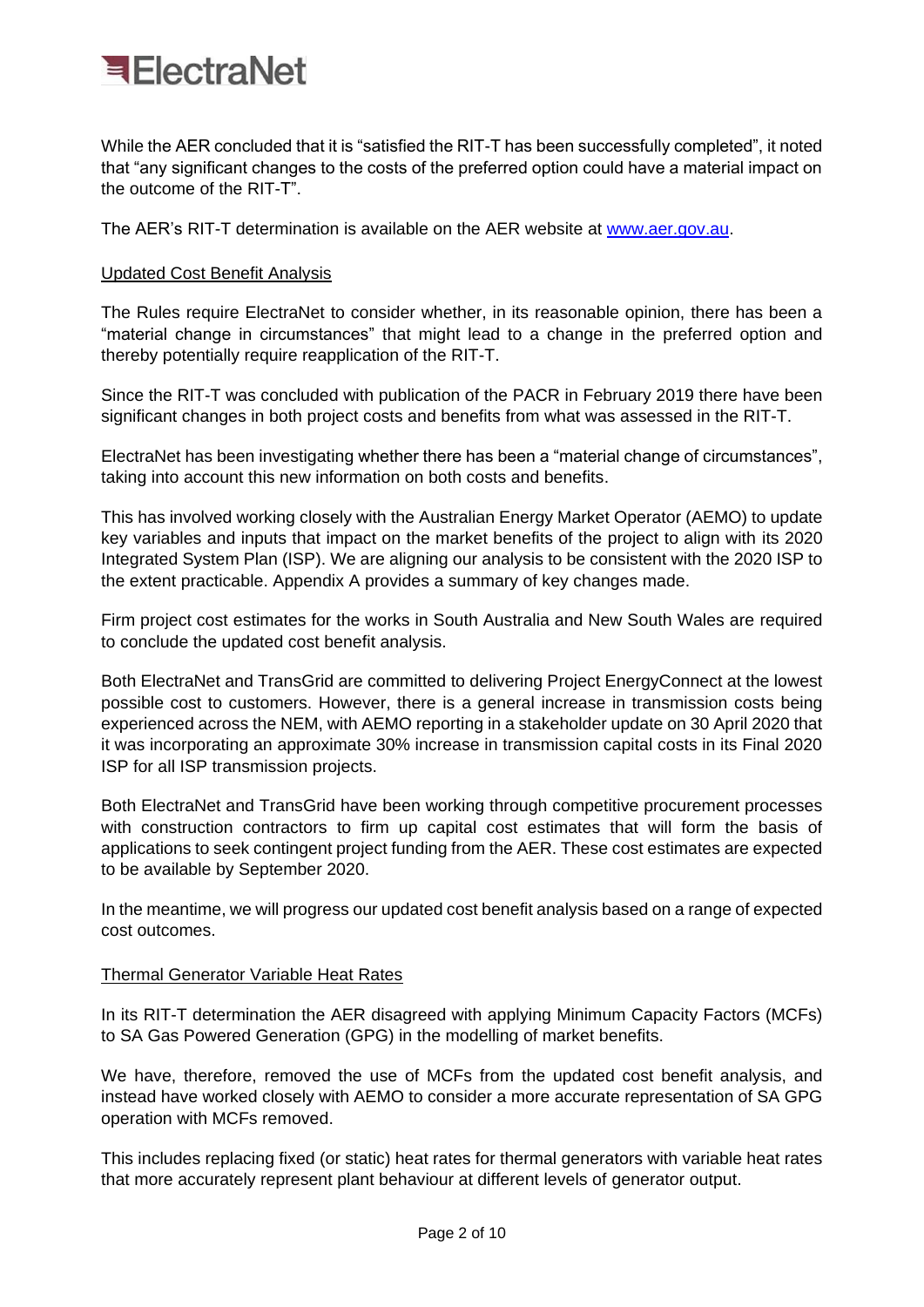

Both ElectraNet and AEMO are now including variable heat rates for all thermal generators in the NEM in their market modelling where relevant $2 -$  this provides a more accurate representation of operating efficiency and therefore fuel costs.

Previously, thermal generators were modelled based on their level of efficiency at full output regardless of their output level – this underestimates fuel consumption and therefore costs because thermal plant (especially GPG in SA) increasingly operates at lower levels of output that is relatively less efficient and burns more fuel at these lower levels of output.

AEMO derived variable heat rates for all existing generators in the NEM from input/ output curves of new entrant technologies provided by GHD<sup>3</sup>. ElectraNet engaged Aurecon to provide independent advice on variable heat rates and other technical plant characteristics <sup>4</sup>. This advice aligns closely with AEMO's calculated values. Some differences were observed on gas power steam turbines and brown coal plant. However, these differences are not material enough to vary from the most recent ISP parameters.

Both the AEMO derived variable heat rates and the Aurecon report accompany this stakeholder update.

Appendix B also provides more information on thermal generator variable heat rates.

### South Australian System Security Requirements

AEMO has identified new emerging system security requirements for South Australia due to the continuing growth of distributed energy resources and reducing minimum demand levels<sup>5</sup>. We are including these new requirements in our updated cost benefit analysis.

AEMO's report to the Government of South Australia recommends PEC proceeds as an "essential foundational measure" to address the system security risks identified. PEC would reduce the likelihood of South Australia islanding from the NEM and alleviate the most challenging system security issues identified in AEMO's analysis.

On 19 June 2020, the SA Government announced a plan entitled *South Australian Energy Solution – A secure transition to affordable renewable energy* to address the advice provided by AEMO. A central feature of this is a commitment to implement Project EnergyConnect.

### Stakeholder Engagement

ElectraNet remains committed to engaging with stakeholders on Project EnergyConnect, including on our updated cost benefit analysis.

<sup>2</sup> AEMO has applied variable heat rates in its time-sequential market modelling for the Final 2020 ISP to most thermal plant. AEMO has continued to apply simple heat rate curves for small, modular gas-powered generators including Hallett and Barker Inlet plant in South Australia. ElectraNet has taken a similar approach.

<sup>&</sup>lt;sup>3</sup> GHD, "AEMO revised, 2018-19 Costs and Technical Parameter", available at [https://www.aemo.com.au/-](https://www.aemo.com.au/-/media/Files/Electricity/NEM/Planning_and_Forecasting/InputsAssumptions-Methodologies/2019/GHD-AEMO-revised---2018-19-Costs_and_Technical_Parameter.xls) [/media/Files/Electricity/NEM/Planning\\_and\\_Forecasting/InputsAssumptions-Methodologies/2019/GHD-AEMO](https://www.aemo.com.au/-/media/Files/Electricity/NEM/Planning_and_Forecasting/InputsAssumptions-Methodologies/2019/GHD-AEMO-revised---2018-19-Costs_and_Technical_Parameter.xls)[revised---2018-19-Costs\\_and\\_Technical\\_Parameter.xls](https://www.aemo.com.au/-/media/Files/Electricity/NEM/Planning_and_Forecasting/InputsAssumptions-Methodologies/2019/GHD-AEMO-revised---2018-19-Costs_and_Technical_Parameter.xls)

<sup>4</sup> Aurecon, Generator Technical and Cost Parameters, July 2020.

<sup>5</sup> Minimum Operational Demand Thresholds in South Australia, advice prepared for the Government of South Australia, April 2020.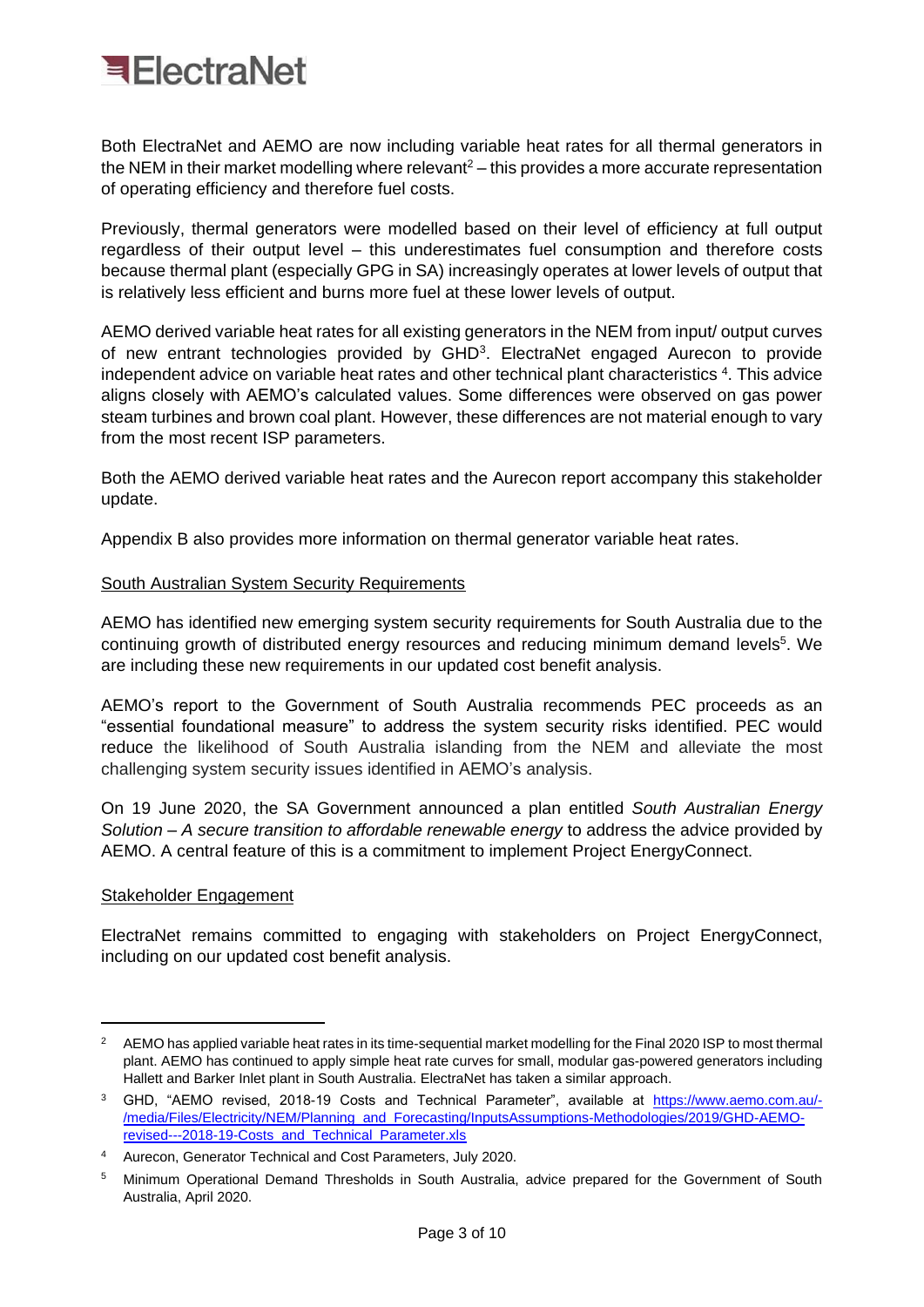

We will provide more details on our updated analysis soon after AEMO releases its Final 2020 ISP, which is expected by 30 July 2020. This will include an invitation to register to attend a stakeholder forum in August at which we will share the results of our updated cost benefit analysis and how these results were derived.

ElectraNet and TransGrid are working towards submitting complete contingent project applications to the AER as soon as practicable after firm project cost estimates for the works in South Australia and New South Wales have been finalised.

### Invitation to Provide Written Comments on Thermal Generator Variable Heat Rates

While we welcome stakeholder engagement on any aspect of our updated cost benefit analysis, we are specifically inviting submissions on the application of variable heat rates to thermal generators in the time-sequential market modelling of our updated cost benefit analysis.

If you would like to make a submission on this topic, then please send it to the address below by 7 August 2020.

## **How to Contact Us**

If you have any comments or questions in relation to ElectraNet's updated cost benefit analysis for PEC or any other aspect of this stakeholder update then please contact us at [consultation.enet@electranet.com.au](mailto:consultation.enet@electranet.com.au) and we will be happy to arrange an opportunity to discuss.

Rainer Korte Group Executive Asset Management

24 July 2020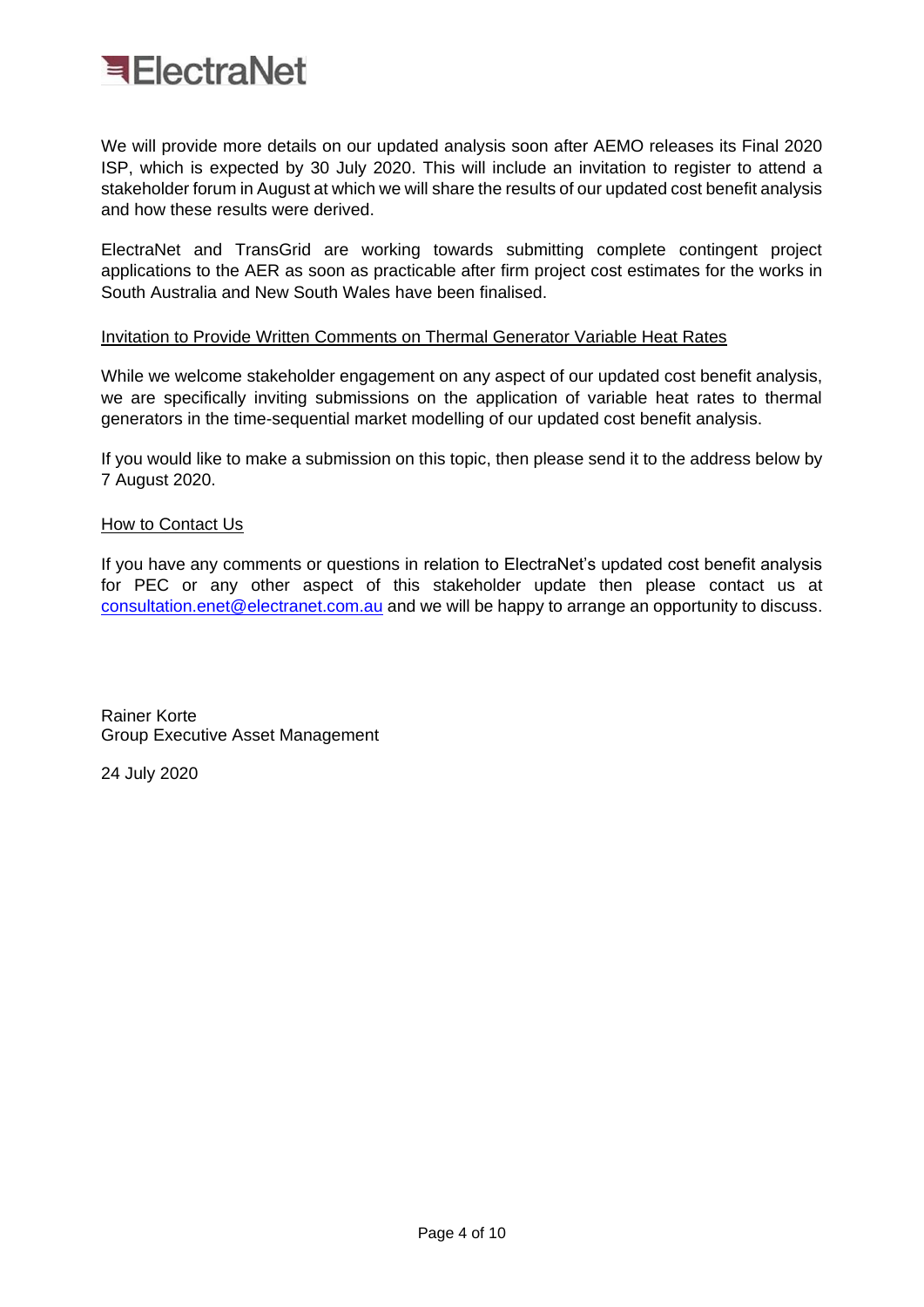## **Appendix A: Summary of changes made to project benefits assessment**

ElectraNet's updated cost-benefit modelling is consistent with the inputs and assumptions of AEMO's Final 2020 ISP. Changes compared to the RIT-T assessment include those summarised in the following table.

| <b>Key Changes</b> |                                                                    | <b>Source</b>                 | <b>Comments</b>                                                                                                                                                                                                                                                             |
|--------------------|--------------------------------------------------------------------|-------------------------------|-----------------------------------------------------------------------------------------------------------------------------------------------------------------------------------------------------------------------------------------------------------------------------|
| 1.                 | Demand forecasts                                                   | <b>Final 2020 ISP</b>         | Demand forecasts have been updated in line with the<br>2020 ISP.                                                                                                                                                                                                            |
| 2.                 | Committed generation<br>projects                                   | Final 2020 ISP                | Committed generation projects throughout the NEM<br>have been updated in line with the 2020 ISP.                                                                                                                                                                            |
| 3.                 | Thermal generator<br>variable heat rates                           | <b>Final 2020 ISP</b>         | Minimum Capacity Factors (MCFs) applied in the PACR<br>were a proxy for plant characteristics that were not<br>otherwise modelled. We have replaced fixed (or static)<br>heat rates with variable heat rates in the time sequential<br>modelling in line with the 2020 ISP. |
|                    |                                                                    |                               | ElectraNet engaged Aurecon to provide independent<br>advice on variable heat rates that supports the AEMO<br>2020 ISP heat rate data.                                                                                                                                       |
| 4.                 | Gas prices                                                         | Final 2020 ISP                | Gas price forecasts have been updated in line with the<br>2020 ISP. ElectraNet engaged EnergyQuest to provide<br>independent advice on gas price forecasts that supports<br>the AEMO 2020 ISP data.                                                                         |
| 5.                 | Coal prices                                                        | Final 2020 ISP                | Coal prices have been updated in line with the 2020 ISP.                                                                                                                                                                                                                    |
| 6.                 | New entrant generator<br>capital costs                             | Final 2020 ISP                | New entrant generator capital costs, including pumped<br>hydro and battery energy storage costs have been<br>updated in line with the 2020 ISP.                                                                                                                             |
| 7.                 | Transmission capital<br>costs                                      | Final 2020 ISP                | The capital costs of ISP transmission projects have been<br>updated in line with the 2020 ISP.                                                                                                                                                                              |
| 8.                 | <b>Renewable Energy</b><br><b>Targets</b>                          | <b>Final 2020 ISP</b>         | Includes consideration of the latest Queensland,<br>Victorian and Tasmanian Renewable Energy Targets in<br>line with the 2020 ISP.                                                                                                                                          |
| 9.                 | Renewable Energy<br>Zones                                          | Final 2020 ISP                | Includes consideration of the NSW Central-West Orana<br>REZ expansion in line with the 2020 ISP.                                                                                                                                                                            |
| 10.                | New emerging system<br>security requirements in<br>South Australia | Final 2020 ISP                | We are including new emerging system security<br>constraints identified by AEMO in our updated cost<br>benefit analysis in line with advice in the 2020 ISP.                                                                                                                |
|                    | 11. PEC capital cost<br>forecasts                                  | Competitive<br>market pricing | Project capital cost forecasts are largely based on<br>competitive market pricing that is expected to be firmed<br>up by September 2020.                                                                                                                                    |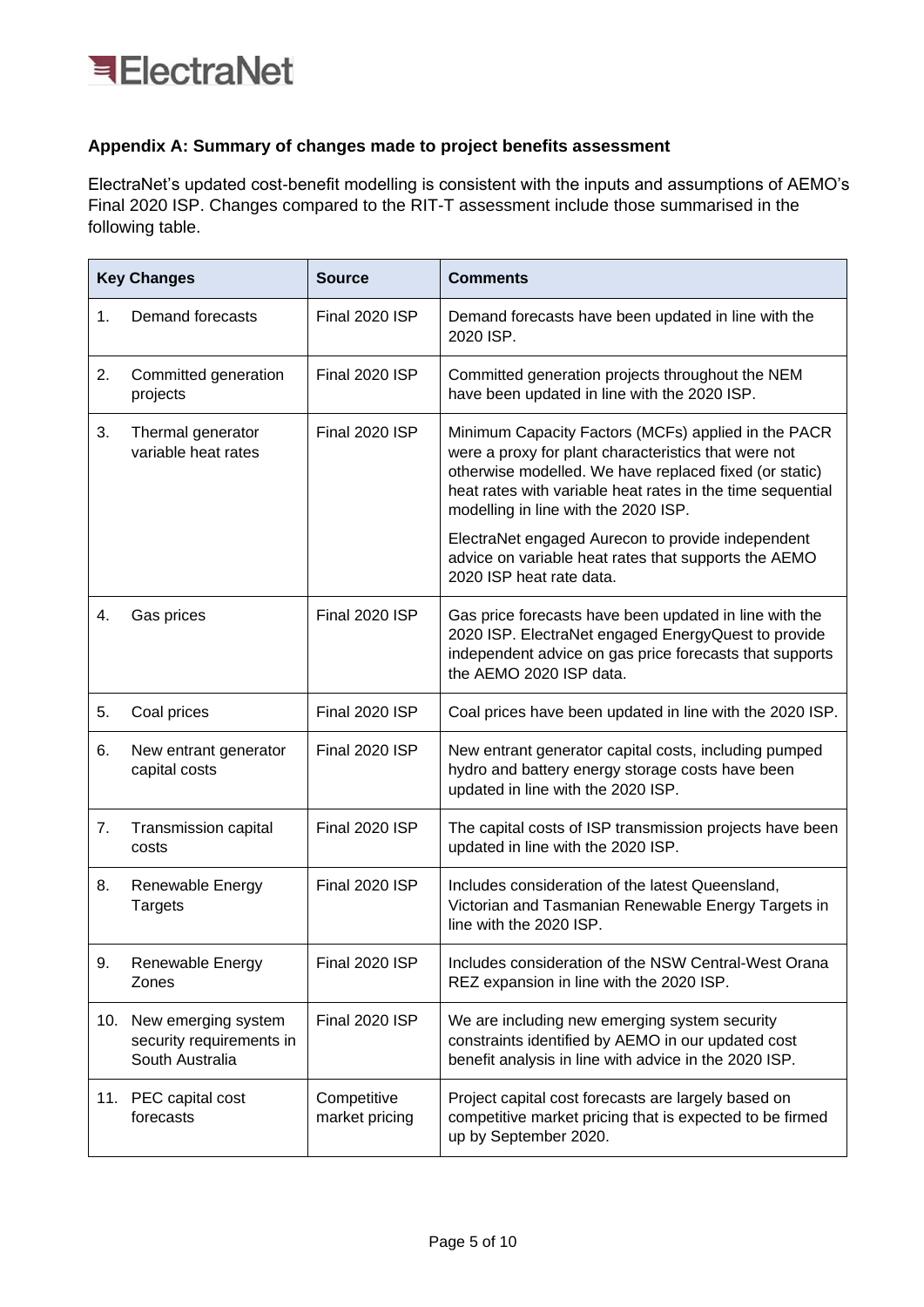## **Appendix B: Thermal generator variable heat rates**

The heat energy input taken to produce a single unit of electric energy output is called the heat rate of the thermal generating unit and is expressed in GJ/MWh as shown in the following equation:

*Heat Rate = (Heat Input from Fuel (GJ))/ (Electric Energy Output (MWh))*

The heat rates of thermal units depend on their level of dispatch as shown in Figure 1 with a higher heat rate reflecting lower efficiency as proportionally more energy input is required per unit of electrical output.

A thermal unit usually has higher heat rate at light loading levels reflecting reduced efficiency.



**Figure 1: GHD 2018 heat rate curve of Combined Cycle Gas Turbine unit**

The RIT-T PACR technical and cost parameters for generators were sourced from AEMO's 2018 ISP Assumption Workbook, which published fixed (or static) heat rates for all existing and potential new entrant technologies. With increasing levels of intermittent generation, existing thermal plant is expected to operate to fill the gaps by frequently ramping up and down between minimum stable levels and maximum operation.

Updating heat rate values to reflect how heat rates vary with the level of generator output improves the modelled accuracy of plant behaviour and consequently the estimation of market benefits.

ElectraNet and AEMO have explored the use of variable heat rates with AEMO determining variable heat rates for all existing generators in the NEM. AEMO derived these values from GHD advice based on the shape of variable heat rates for generic new entrant generators $6$ .

The GHD generic curves were converted into linear marginal heat rates, from which the intercept – obtained by dividing the Heat Rate Base by the nameplate capacity (Max Capacity) – was taken as a 'shape' parameter. This was then scaled by the maximum capacity of each unit with an incremental heat rate chosen to match the generator efficiency at maximum output.

<sup>6</sup> GHD, "AEMO revised, 2018-19 Costs and Technical Parameter", available a[t https://www.aemo.com.au/-](https://www.aemo.com.au/-/media/Files/Electricity/NEM/Planning_and_Forecasting/InputsAssumptions-Methodologies/2019/GHD-AEMO-revised---2018-19-Costs_and_Technical_Parameter.xls) [/media/Files/Electricity/NEM/Planning\\_and\\_Forecasting/InputsAssumptions-Methodologies/2019/GHD-AEMO-revised---](https://www.aemo.com.au/-/media/Files/Electricity/NEM/Planning_and_Forecasting/InputsAssumptions-Methodologies/2019/GHD-AEMO-revised---2018-19-Costs_and_Technical_Parameter.xls) [2018-19-Costs\\_and\\_Technical\\_Parameter.xls](https://www.aemo.com.au/-/media/Files/Electricity/NEM/Planning_and_Forecasting/InputsAssumptions-Methodologies/2019/GHD-AEMO-revised---2018-19-Costs_and_Technical_Parameter.xls)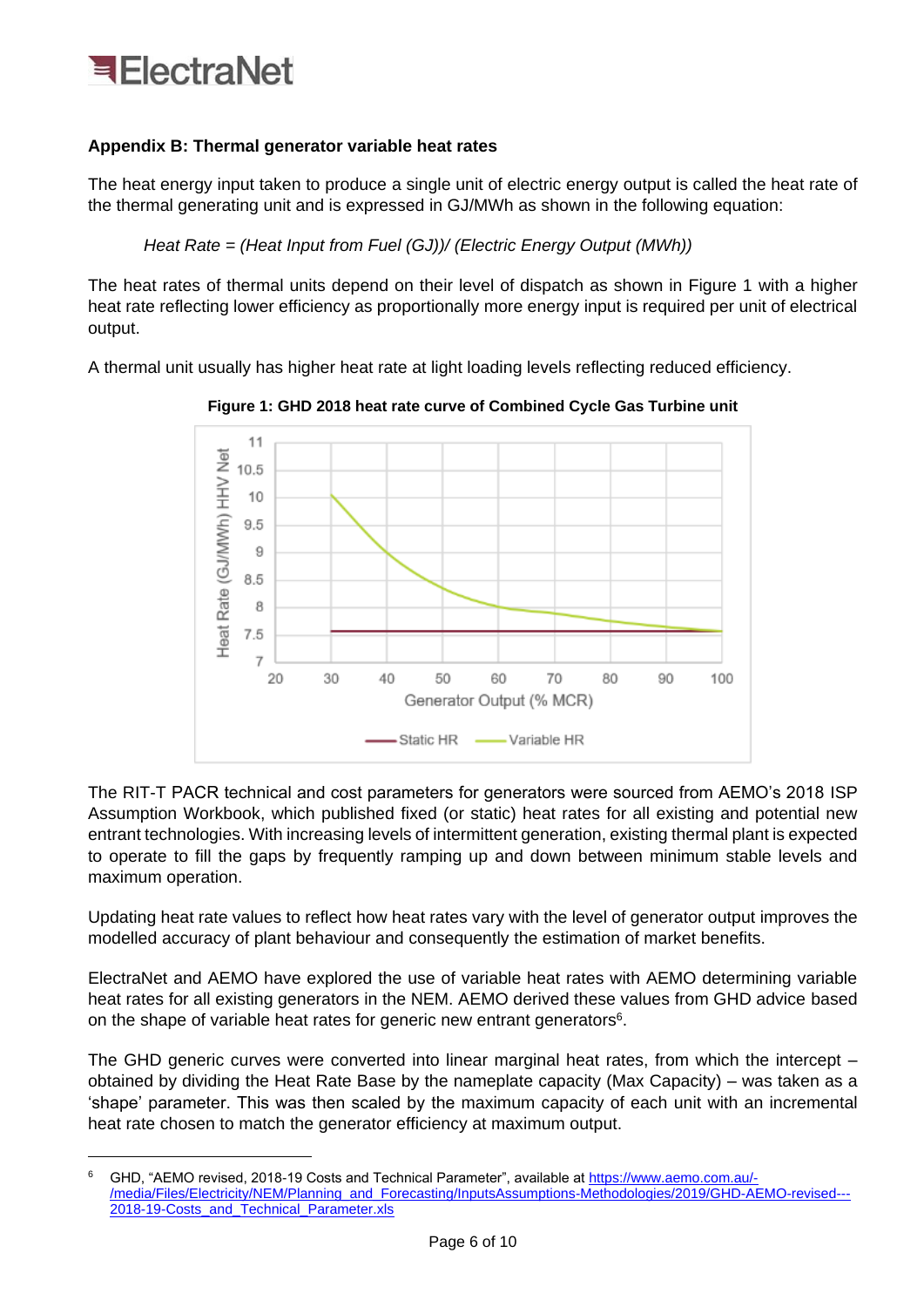

For CCGTs the no-load heat rate and incremental heat rate of the gas turbines were chosen so that the plant average heat rate curve matches the generic GHD CCGT 'shape' parameter and the total plant maximum matches the GHD heat rate at maximum output. The steam turbine component of the CCGTs uses a static heat rate that results in the best fit to the generic CCGT curve provided by GHD. Under this methodology the gas turbines of CCGTs have similar heat rate curves to standalone OCGTs.

GHD doesn't provide a generic curve for Gas Fired Steam Turbines such as Newport and Torrens Island. Therefore, a different approach was used to derive variable heat rates of these power stations. AEMO used Gas Bulletin Board and electricity Market Management System data and estimated the noload and incremental heat rates based on observed gas usage.

AEMO will provide more information on the method used in the 2020 upcoming ISP.

ElectraNet engaged Aurecon to provide independent advice on variable heat rates and other technical plant characteristics <sup>7</sup>. This advice aligns closely with AEMO's calculated results.

Some differences were observed on gas power steam turbines and brown coal plant. However, the differences are not material enough to vary from the most recent ISP parameters.

The most substantial difference occurs between brown coal units with Aurecon advising a general and almost constant increase in heat rate across all operating ranges. The difference is highlighted in

<span id="page-6-0"></span>**[Figure 1](#page-6-0)**. However, given brown coal's low fuel costs, this has no material impact on the estimation of benefits of PEC. This is demonstrated in [Figure 2](#page-7-0) that shows the effective difference in the costs of dispatching a brown coal unit for 1 hour with the equivalent information of a CCGT unit for comparison.



#### **Figure 1 – Heat rate comparison between Aurecon and AEMO for brown coal**

<sup>7</sup> Aurecon, Energy Connect Technical Assistance – Technical and Cost Parameters, July 2020.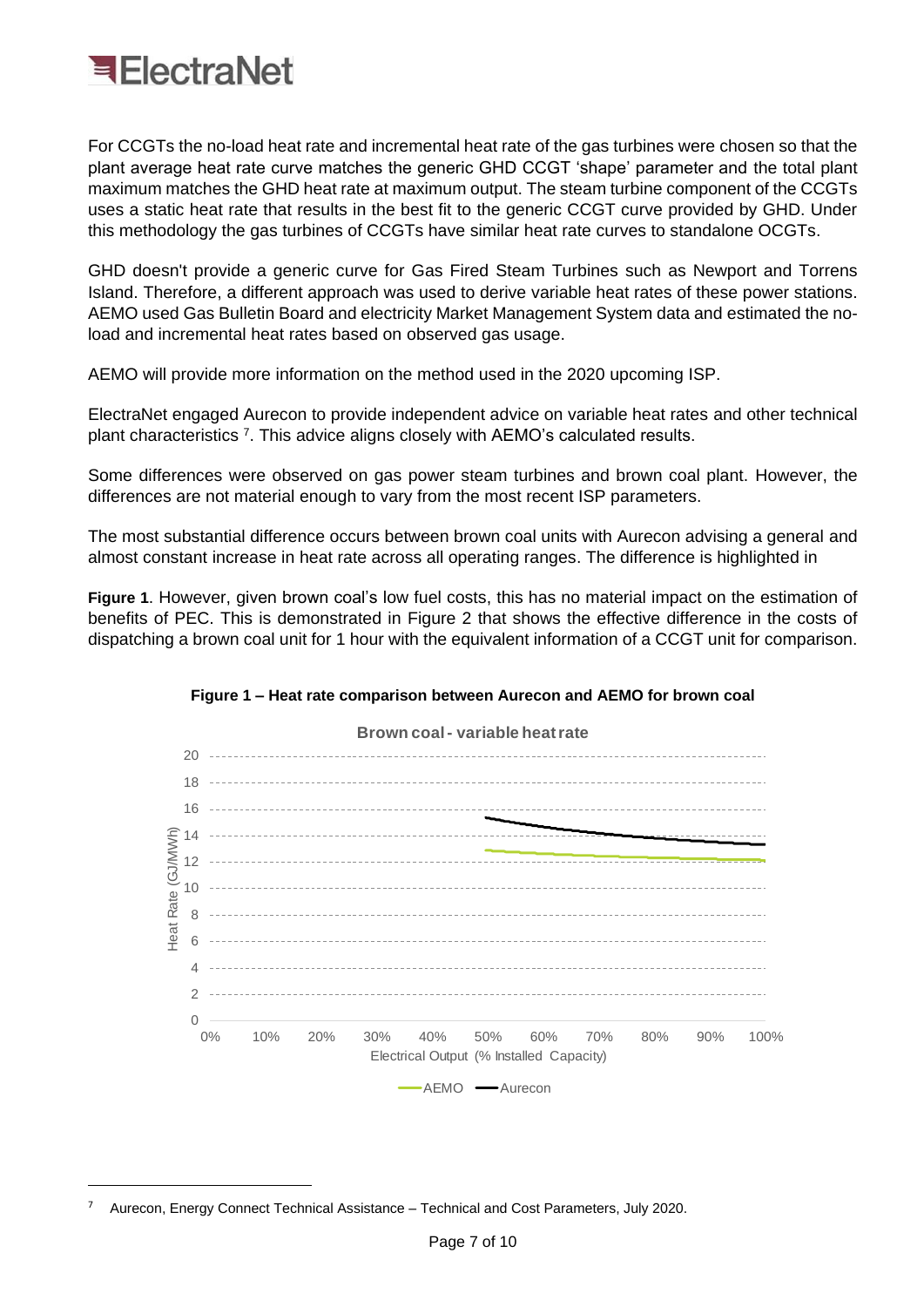

## <span id="page-7-0"></span>**Figure 2 – Brown coal comparison between the cost to operate for an hour from Aurecon and AEMO**

Gas boiler steam turbine heat rates show strong alignment at maximum output between AEMO and Aurecon. At low output levels Aurecon reports a slightly lower heat rate. However, as discussed by Aurecon, observed gas usage and electrical consumption have reflected higher heat rates at times than would be predicted using the Aurecon model.

The possible reasons for the differences between modelled and observed results therefore support the use of AEMO's values. Figures 3 and 4 highlight the differences in heat rates between minimum stable load and the maximum load (as a percentage) for gas power steam turbines and the approximate cost of operating the plant for an hour at the different operating levels.

As can be seen, the divergence in heat rates does not lead to a significant cost difference to operate the plant at a given level of output.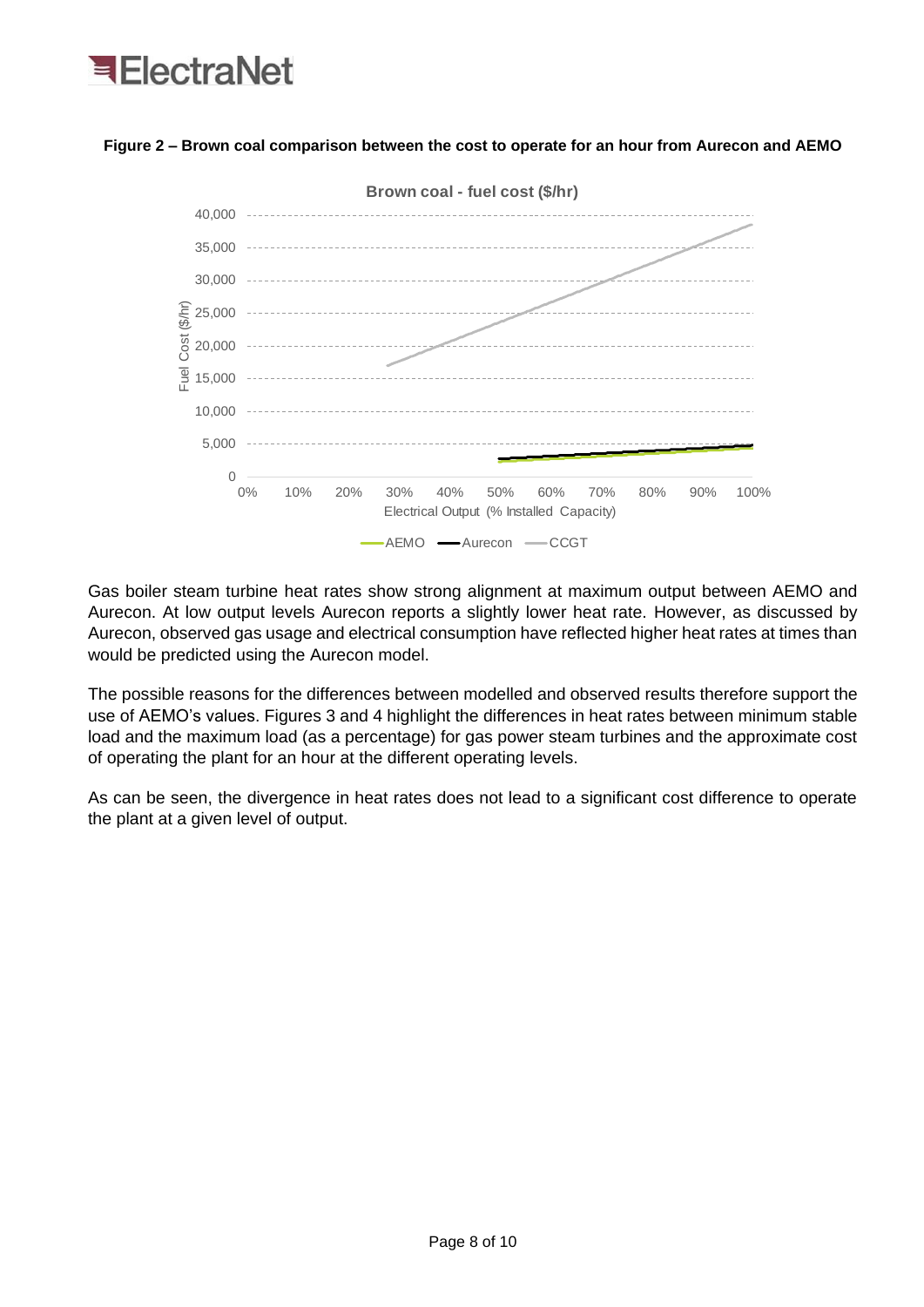

**Figure 3 – Heat rate comparison between Aurecon and AEMO for gas fired steam turbines**





Heat rates for Combined Cycle Gas Turbines (CCGT) and black coal units show strong alignment between AEMO and Aurecon as demonstrated by Figures 5 and 6.